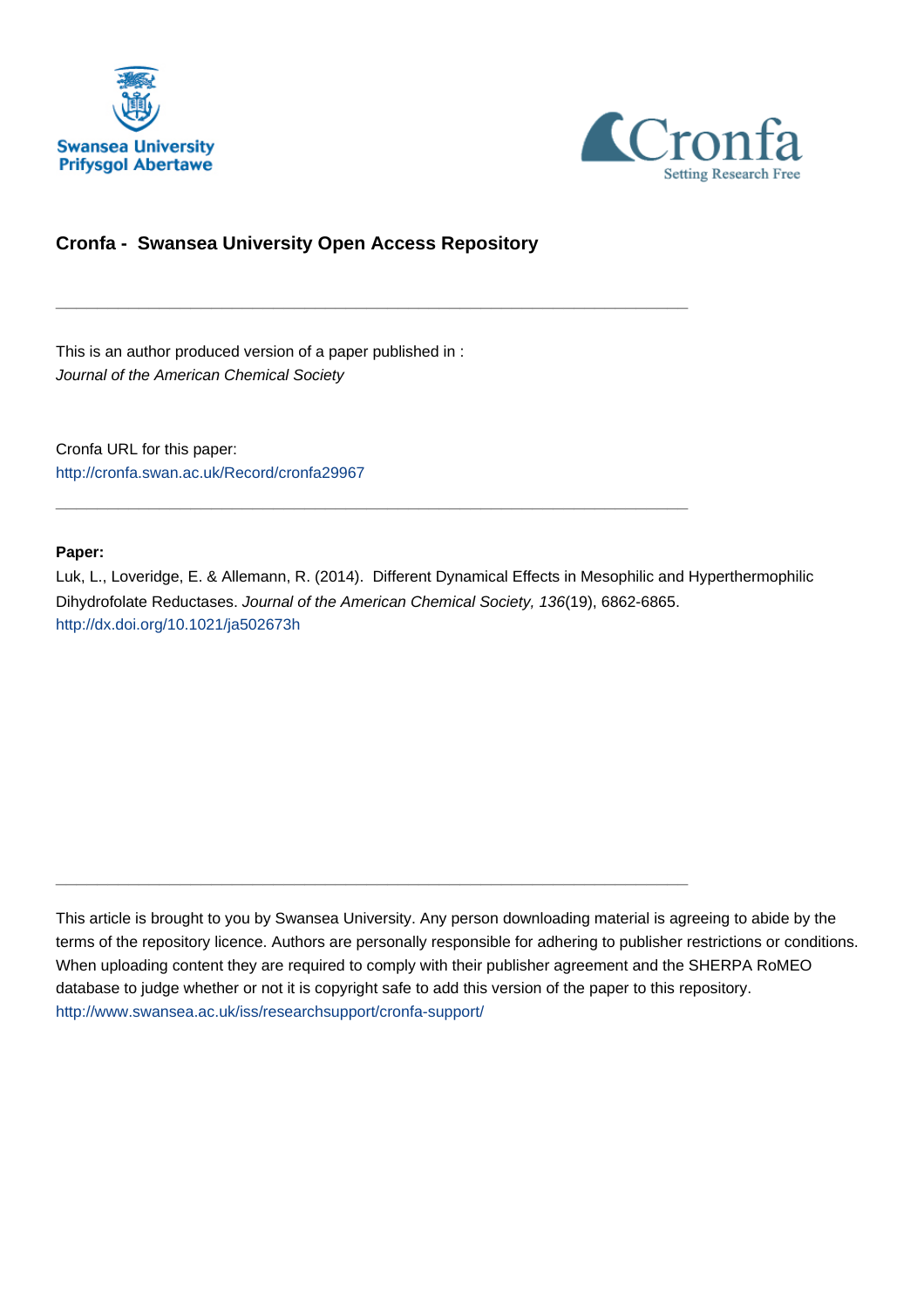



# Different Dynamical Effects in Mesophilic and Hyperthermophilic Dihydrofolate Reductases

Louis Y. P. Luk,<sup>†</sup> E. Joel Loveridge,<sup>†</sup> and Rudolf K. Allemann\*,<sup>†,‡</sup>

† School of Chemistry, Cardiff University, Main Building, Park Place, Cardiff CF10 3AT, United Kingdom

‡ Cardiff Catalysis Institute, School of Chemistry, Cardiff University, Main Building, Park Place, Cardiff CF10 3AT, United Kingdom

**S** Supporting Information

ABSTRACT: The role of protein dynamics in the reaction catalyzed by dihydrofolate reductase from the hyperthermophile Thermotoga maritima (TmDHFR) has been examined by enzyme isotope substitution  $(^{15}N, ^{13}C, ^{22}N)$  ${}^{2}$ H). In contrast to all other enzyme reactions investigated previously, including DHFR from Escherichia coli (EcDHFR), for which isotopic substitution led to decreased reactivity, the rate constant for the hydride transfer step is not affected by isotopic substitution of TmDHFR. TmDHFR therefore appears to lack the coupling of protein motions to the reaction coordinate that have been identified for EcDHFR catalysis. Clearly, dynamical coupling is not a universal phenomenon that affects the efficiency of enzyme catalysis.

**K**inetic isotope effect (KIE) studies with isotopically labeled<br>substrates are a well-established method to probe the<br>machanisms of optimatic reactions<sup>1-7</sup> More recently linetic mechanisms of enzymatic reactions.1−<sup>7</sup> More recently, kinetic studies have been performed where entire enzymes have been isotopically substituted with all  $^{14}N$ ,  $^{12}C$ , and nonexchangeable <sup>1</sup>H atoms replaced by heavier stable isotopes.<sup>8-13</sup> Such complete enzyme isotopic substitution slows protein motions ranging from femtosecond bond vibrations to millisecond structural changes, while the electrostatic properties are unaffected.<sup>14,15</sup> Comparing the kinetic behavior of "heavy" enzymes (isotopically labeled with  $^{15}$ N,  $^{13}$ C, and  $^{2}$ H) with that of "light" enzymes (with natural isotope abundance) can therefore reveal information about the relationship between enzyme catalysis and protein dynamics.<sup>8,9</sup>

Isotope substitution in dihydrofolate reductase from Escherichia coli (EcDHFR) and one of its mutants,<sup>10,11</sup> purine nucleoside phosphorylase,<sup>8</sup> HIV protease,<sup>9</sup> alanine racemase,<sup>13</sup> and pentaerythritol tetranitrate reductase<sup>12</sup> causes noticeable changes in the rates of the chemical steps, demonstrating that protein motions have a small but measurable effect on the catalyzed reactions. DHFR catalyzes the formation of tetrahydrofolate  $(H_4F)$  by transferring hydride from C4 of NAPDH to C6 of dihydrofolate  $(H<sub>2</sub>F)$  and adding a proton to N5 of H2F. It has long been used as a model to examine the effects of protein dynamics on enzyme catalysis.10,11,16−<sup>27</sup> In the case of EcDHFR, "promoting motions" had been hypothesized to enhance hydride transfer.28−<sup>32</sup> In contrast, combined experimental and computational analyses of complete enzyme isotopic substitution indicated that while protein motions do couple to the reaction coordinate, they do

not drive tunneling or modulate the barrier of the chemical transformation.<sup>10,11</sup> Rather, the reactivity difference between the "light" and "heavy" enzymes is due to a change in the frequency of dynamical recrossing, nonproductive trajectories that do not remain on the product side of the transition-state dividing surface.<sup>33</sup> Interestingly, these studies indicated that the dynamical coupling to the chemical step is enhanced in a catalytically compromised mutant.<sup>10</sup> Recrossing coefficients for enzyme-catalyzed reactions tend to be closer to unity than for their counterparts in solution,  $34-37$  and it has been shown that compression of the reaction coordinate can in fact be anticatalytic in enzymes.<sup>38</sup> These observations suggest that efficient enzymes may be characterized by reduced dynamical coupling to the reaction coordinate relative to the uncatalyzed reactions.

EcDHFR is a relatively flexible monomeric enzyme that contains several mobile segments, namely, the M20, FG, and GH loops (Figure 1). $40$  These loops control the physical steps of substrate binding and product release by switching the enzyme between the "closed" and "occluded" conformations.<sup>40</sup> In contrast, DHFR from the hyperthermophile Thermotoga



Figure 1. Cartoon representation of (left) TmDHFR (PDB entry 1D1G)<sup>39</sup> and (right) EcDHFR (PDB entry 1DRE).<sup>40</sup> Only one subunit and the dimer interface of TmDHFR are shown. The ligands NADPH and methotrexate are shown as sticks. The M20 loop (red) is shown in its closed conformation in EcDHFR and in the open conformation in TmDHFR. The FG and GH loops are highlighted in blue and green, respectively.

Received: March 16, 2014 Published: April 29, 2014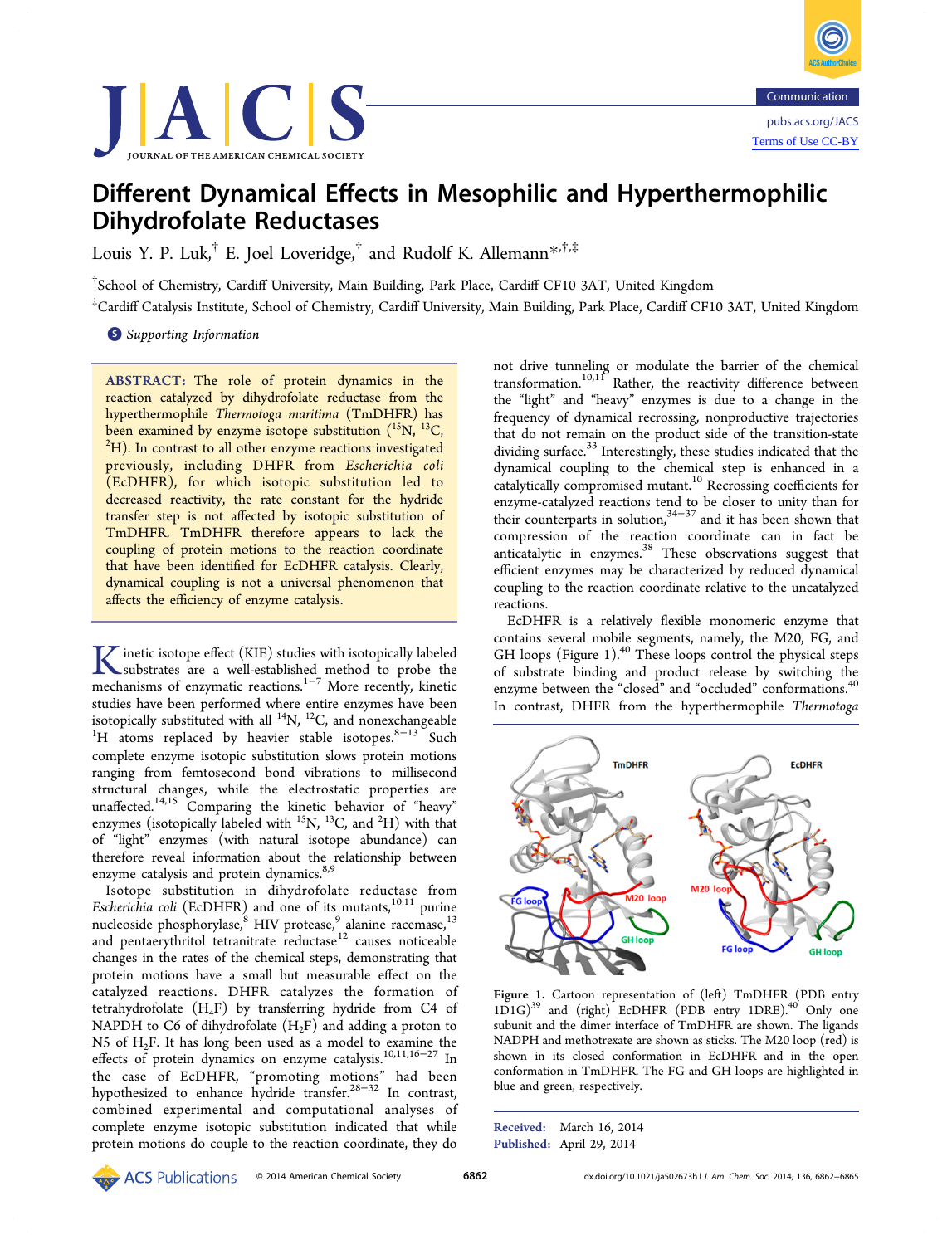

Figure 2. Experimental TmDHFR data for steady-state and hydride transfer (pre-steady-state) rate constants at pH 7. (A) Steady-state kinetic data; (B) pre-steady-state kinetic data. Data points and Arrhenius fits are shown for "light" (red circles) and "heavy" (blue triangles) TmDHFR. (C, D) Enzyme KIEs (ratio of rate constants for "light" and "heavy" TmDHFR,  $k^{\text{LE}}/k^{\text{HE}}$ ) under steady-state and pre-steady-state conditions, respectively.

maritima (TmDHFR) forms a very stable dimer, and the FG loop is locked in the dimer interface (Figure 1).<sup>39,41</sup> These structural features contribute to the exceptional thermostability of TmDHFR  $(T_m = 83 \text{ °C})$ . On the other hand, TmDHFR appears to be fixed in an open conformation and shows catalytic activity considerably lower than that of EcDHFR.39,41,42 The KIE on the TmDHFR-catalyzed hydride transfer was found to be highly temperature-dependent below 25 °C but largely temperature-independent at elevated  $temperatures.<sup>42</sup>$  The reaction proceeds with a contribution from quantum-mechanical tunneling, particularly at low temperatures, but this is not promoted by long-range protein motions.20−23,43 To investigate whether the environmental coupling to hydride transfer observed in  $ECDHFR^{10,11}$  also applies to an enzyme with less conformational flexibility, a kinetic comparison of "heavy" TmDHFR with its "light" counterpart was performed.

"Heavy" TmDHFR was produced in minimal medium containing only  $^{15}$ N-,  $^{13}$ C-, and  $^{2}$ H-labeled ingredients [see the Supporting Information (SI)]. Purified "heavy" TmDHFR showed a molecular weight increase of 10.6%, indicating that over 98% of the nonexchangeable atoms had been replaced by the corresponding heavy isotopes (Figure S1 in the SI). Circular dichroism spectra of the "light" and "heavy" enzymes were essentially superimposable (Figure S2), suggesting that isotope substitution does not significantly affect the secondary structure of TmDHFR.

The reactivities of "light" and "heavy" TmDHFR were first characterized at pH 7 under steady-state conditions, where hydride transfer is only partially rate-limiting.<sup>42</sup> The steadystate rate constants for "light"  $TmDHFR$ ,  $k_{\text{cat}}^{\text{LE}}$  are higher than those for its "heavy" counterpart,  $k_{\mathrm{cat}}^{\mathrm{HE}}$  (Figure 2 and Table S1 in the SI). Between 15 and 65 $^{\circ}$ C, the magnitude of the enzyme  $\text{KIE}_{\text{cat}}$  ( $k_{\text{cat}}^{\text{LE}}/k_{\text{cat}}^{\text{HE}} \approx 1.35$ ) is largely unchanged, but it increases to 1.73  $\pm$  0.01 at 7 °C (Figure 2 and Table S2). Interestingly, the temperature dependence of the enzyme  $KIE_{cat}$  in  $TmDHFR$ 

greatly differs from that of the EcDHFR  $KIE<sub>cat</sub>$ , which increases steadily from 1.04  $\pm$  0.03 at 10 °C to 1.16  $\pm$  0.01 at 35 °C.<sup>11</sup>

The Michaelis constants  $(K_M)$  of TmDHFR were found to be mildly temperature-dependent. The  $K_M$  values for both NADPH and DHF are  $\sim$ 1 µM at 45 °C and identical within the expermental error for "light" and "heavy" TmDHFR (Table S3); they decrease to <0.5  $\mu$ M at 10 and 20 °C. It is unclear whether there is a difference between the  $K_M$  values for "light" and "heavy" TmDHFR at low temperature, since these low values were difficult to measure accurately. Nevertheless, the nature of tight ligand binding in TmDHFR remains unchanged upon enzymatic isotope substitution.<sup>42</sup>

The effect of heavy isotope substitution on the TmDHFRcatalyzed hydride transfer was measured in single-turnover experiments. At pH 7.0, the rate constants of the chemical step for "light" and "heavy" TmDHFR are essentially identical, giving an enzyme  $KIE_H$  ( $k_H^{LE}/k_H^{HE}$ ) of ~1 at all temperatures (Figure 2 and Tables S1 and S2). In contrast, for EcDHFR the enzyme KIE<sub>H</sub> increases from 0.93  $\pm$  0.02 at 10 °C to 1.18  $\pm$ 0.09 at 40 °C, leading to an activation energy difference  $(\Delta E_a)$ of 5.78  $\pm$  1.61 kJ mol<sup>-1.11</sup> The apparent p $K_a$  values for hydride . transfer for "light" and "heavy" TmDHFR are also similar (Table S4). As the enzyme  $KIE_H$  does not change significantly with pH for either TmDHFR (Figure S3 and Table S4) or EcDHFR,<sup>11</sup> the difference in the  $pK_a$  values of the two enzymes is unlikely to be significant to our discussion, and comparison of the enzyme  $KIE_H$  values at a single pH value is appropriate. To the best of our knowledge, TmDHFR is to date the only enzyme for which no noticeable "heavy" enzyme KIE has been observed for the chemical step. $8-13$ 

Under steady-state conditions, heavy isotope substitution causes a strong reactivity difference for TmDHFR. The absence of an effect on hydride transfer on the other hand suggests that protein motions play a role only in the physical steps during TmDHFR catalysis. This finding is in agreement with previous investigations of the solvent effects, which showed no sign of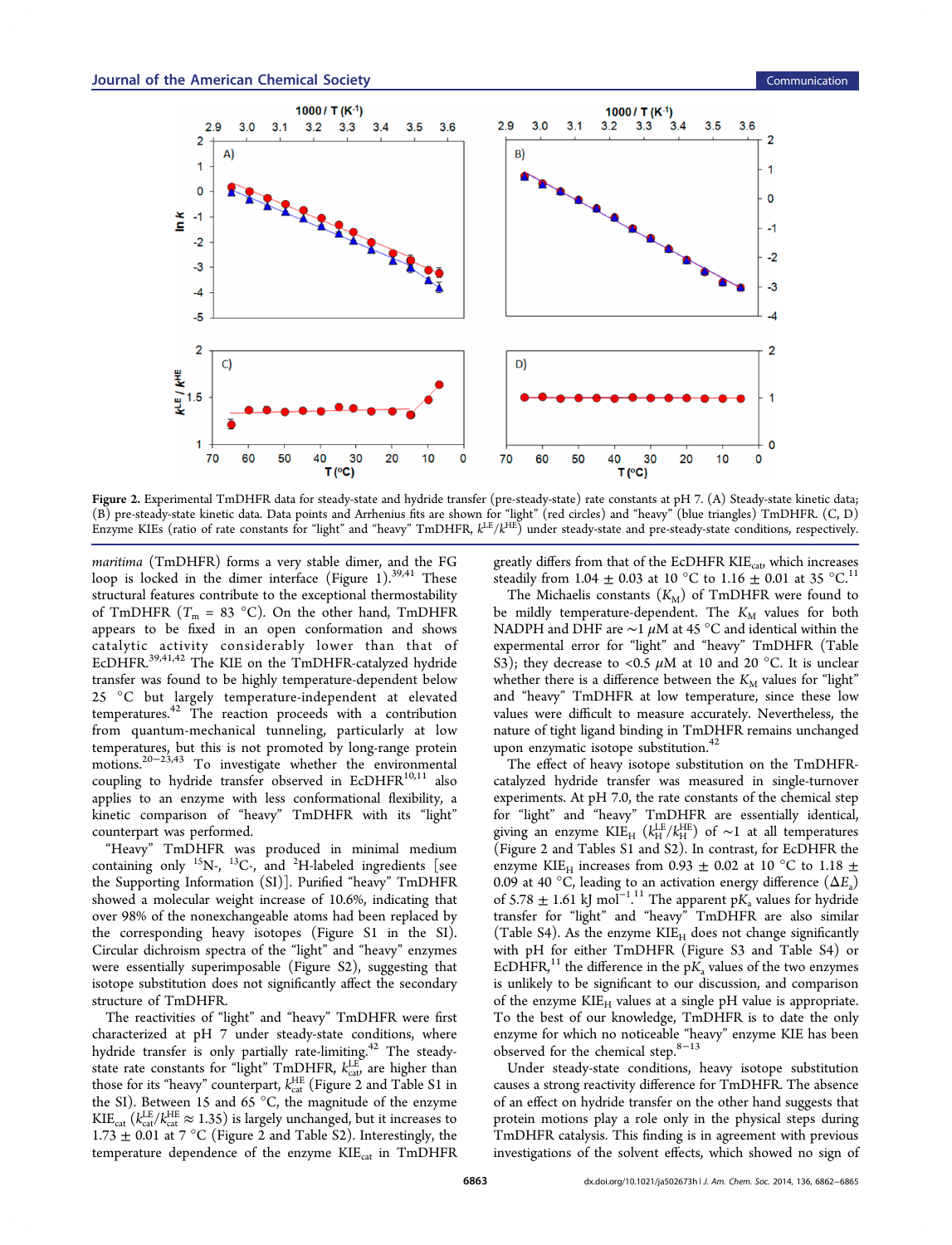### Journal of the American Chemical Society Communication Communication Communication

long-range coupled motions.<sup>17,19,22</sup> Many TmDHFR variants with disrupted dimer interfaces show a larger decrease in steady-state turnover than in hydride transfer rate constants.<sup>20,43</sup> Hence, the reduced  $k_{\text{cat}}^{\text{HE}}$  is likely due to an isotope effect on the intra- and/or intersubunit motions that are important in the physical steps of catalysis.20,43,44 In addition, the enzyme  $KIE_{cat}$  for EcDHFR increases with temperature, but for the double mutant EcDHFR-N23PP/S148A, KIE<sub>cat</sub> remains constant  $({\sim}1)$ ,<sup>10,11</sup> consistent with the observation that the release of the product tetrahydrofolate is rate-limiting in the wild-type enzyme and involves a large conformational change<sup>11,40</sup> while the release of NADP<sup>+</sup> is rate-limiting in the mutant and most likely involves only a small conformational change.<sup>10,28</sup> Conformational changes in TmDHFR appear to be minimal. $39,43$  Hence, the magnitude of the enzyme KIE<sub>cat</sub> (∼1.35) in TmDHFR is relatively constant at most temperatures. In turn, the abrupt increase in the enzyme  $KIE_{\text{cat}}$  at low temperatures could be caused by a switch in the conformational equilibrium favorable for reaction. This needs to be verified by additional studies, such as binding studies on isotopically labeled transition-state analogues and/or protein segments.

There has been continuing controversy over the potential role of protein motions in "promoting" enzymatic hydrogen tunneling at physiologically relevant temperatures.10,11,16,28,45−<sup>54</sup> On the basis of our previous calculations performed on EcDHFR,<sup>10,11</sup> the enzyme kinetic isotope effects on hydride transfer  $(KIE_H)$  reported here imply the absence of dynamical coupling to the reaction coordinate in TmDHFR at all temperatures examined. We have shown previously that the dynamical coupling to the chemical step is enhanced in a catalytically compromised mutant of EcDHFR.<sup>10,11</sup> TmDHFR may derive a slight benefit from the lack of dynamical coupling. Conformational and structural constraints imposed by dimerization are instead the major cause of TmDHFR's low activity. In EcDHFR, formation of the closed DHFR−substrate complex excludes solvent molecules from the active site and allows the formation of a geometric and electrostatic environment conducive to hydride transfer, thus lowering the reorganization energy (the energy required to reorient the reactants during the reaction).<sup>40</sup> In TmDHFR, such conformational sampling is prevented by the enzyme's dimeric structure, generating a DHFR−substrate complex in which the active site is exposed to solvent interactions. This compromises the electrostatic preorganization (the enzyme's ability to arrange the substrates with "product-like" geometry and electrostatics), leading to an increase in the reorganization energy and a relatively low rate constant for hydride transfer.

In summary, the enzyme KIE<sub>H</sub> of ~1 observed for TmDHFR reveals much information about the structural and dynamical properties of the enzyme. If the enzyme KIE reports on recrossing events in TmDHFR in the same way as it does in  $ECDHFR$ ,<sup>10,11</sup> then it appears that recrossing events in TmDHFR are unaffected by protein dynamics. Previous studies of EcDHFR and its variant indicated that dynamical effects contribute only a small change to the activation free energy.<sup>10,11</sup> Therefore, the low activity of TmDHFR is most likely due to poor electrostatic preorganization and is unrelated to dynamical coupling. The inability of TmDHFR to form a closed conformation favorable for reaction outweighs any potential small benefit from the reduction in recrossing events. These characteristics of TmDHFR may reflect an evolutionary tradeoff between catalytic activity and thermal stability. The

relationship between dynamics and barrier crossing/recrossing must be examined further by experimentation and calculation.

#### ■ ASSOCIATED CONTENT

#### **6** Supporting Information

Full experimental procedures; mass spectra of purified proteins; circular dichroism spectra; tabulated experimental data for  $k_{\text{H}}$ ,  $k_{\text{cat}}$  and enzyme KIEs; and pH dependence of  $k_{\text{H}}$ . This material is available free of charge via the Internet at http://pubs.acs.org.

#### ■ AUTHOR INFORMATION

Corresponding Author

allemannrk@cf.ac.uk

#### Notes

The authors declare no competing financial interest.

## ■ ACKNOWLEDGMENTS

This work was supported by Grant BB/J005266/1 (R.K.A.) from the UK Biotechnology and Biological Sciences Research Council (BBSRC). The authors express their gratitude to Iñaki Tuñón and Vicent Moliner for their insightful comments on the manuscript.

#### ■ REFERENCES

- (1) Schramm, V. L. Acc. Chem. Res. 2003, 36, 588.
- (2) Garcia-Viloca, M.; Truhlar, D. G.; Gao, J. Biochemistry 2003, 42, 13558.
- (3) Cleland, W. W. J. Biol. Chem. 2003, 278, 51975.

(4) Park, H.; Girdaukas, G. G.; Northrop, D. B. J. Am. Chem. Soc. 2006, 128, 1868.

(5) O'Leary, M. H. Acc. Chem. Res. 1988, 21, 450.

(6) Seravalli, J.; Huskey, W. P.; Schowen, K. B.; Schowen, R. L. Pure Appl. Chem. 1994, 66, 695.

(7) Tai, C.-H.; Cook, P. F. Acc. Chem. Res. 2000, 34, 49.

(8) Silva, R. G.; Murkin, A. S.; Schramm, V. L. Proc. Natl. Acad. Sci. U.S.A. 2011, 108, 18661.

(9) Kipp, D. R.; Silva, R. G.; Schramm, V. L. J. Am. Chem. Soc. 2011, 133, 19358.

(10) Ruiz-Pernia, J. J.; Luk, L. Y. P.; García-Meseguer, R.; Martí, S.; Loveridge, E. J.; Tuñón, I.; Moliner, V.; Allemann, R. K. *J. Am. Chem.* Soc. 2013, 135, 18689.

(11) Luk, L. Y. P.; Ruiz-Pernia, J. J.; Dawson, W. M.; Roca, M.; Loveridge, E. J.; Glowacki, D. R.; Harvey, J. N.; Mulholland, A. J.; Tuñón, I.; Moliner, V.; Allemann, R. K. *Proc. Natl. Acad. Sci. U.S.A.* 2013, 110, 16344.

(12) Pudney, C. R.; Guerriero, A.; Baxter, N. J.; Johannissen, L. O.; Waltho, J. P.; Hay, S.; Scrutton, N. S. J. Am. Chem. Soc. 2013, 135, 2512.

(13) Toney, M. D.; Castro, J. N.; Addington, T. A. J. Am. Chem. Soc. 2013, 135, 2509.

(14) Born, M.; Oppenheimer, R. Ann. Phys. 1927, 389, 457.

(15) Carpenter, B. K. In Quantum Tunnelling in Enzyme-Catalysed Reactions; Allemann, R. K., Scrutton, N. S., Eds.; Royal Society of Chemistry: Cambridge, U.K., 2009.

(16) Loveridge, E. J.; Behiry, E. M.; Guo, J.; Allemann, R. K. Nat. Chem. 2012, 4, 292.

(17) Loveridge, E. J.; Tey, L.-H.; Behiry, E. M.; Dawson, W. M.; Evans, R. M.; Whittaker, S. B.-M.; Gunther, U. L.; Williams, C.; Crump, M. P.; Allemann, R. K. J. Am. Chem. Soc. 2011, 133, 20561. (18) Loveridge, E. J.; Allemann, R. K. ChemBioChem 2011, 12, 1258.

(19) Loveridge, E. J.; Tey, L.-H.; Allemann, R. K. J. Am. Chem. Soc. 2010, 132, 1137.

(20) Loveridge, E. J.; Allemann, R. K. Biochemistry 2010, 49, 5390.

(21) Loveridge, E. J.; Maglia, G.; Allemann, R. K. ChemBioChem 2009, 10, 2624.